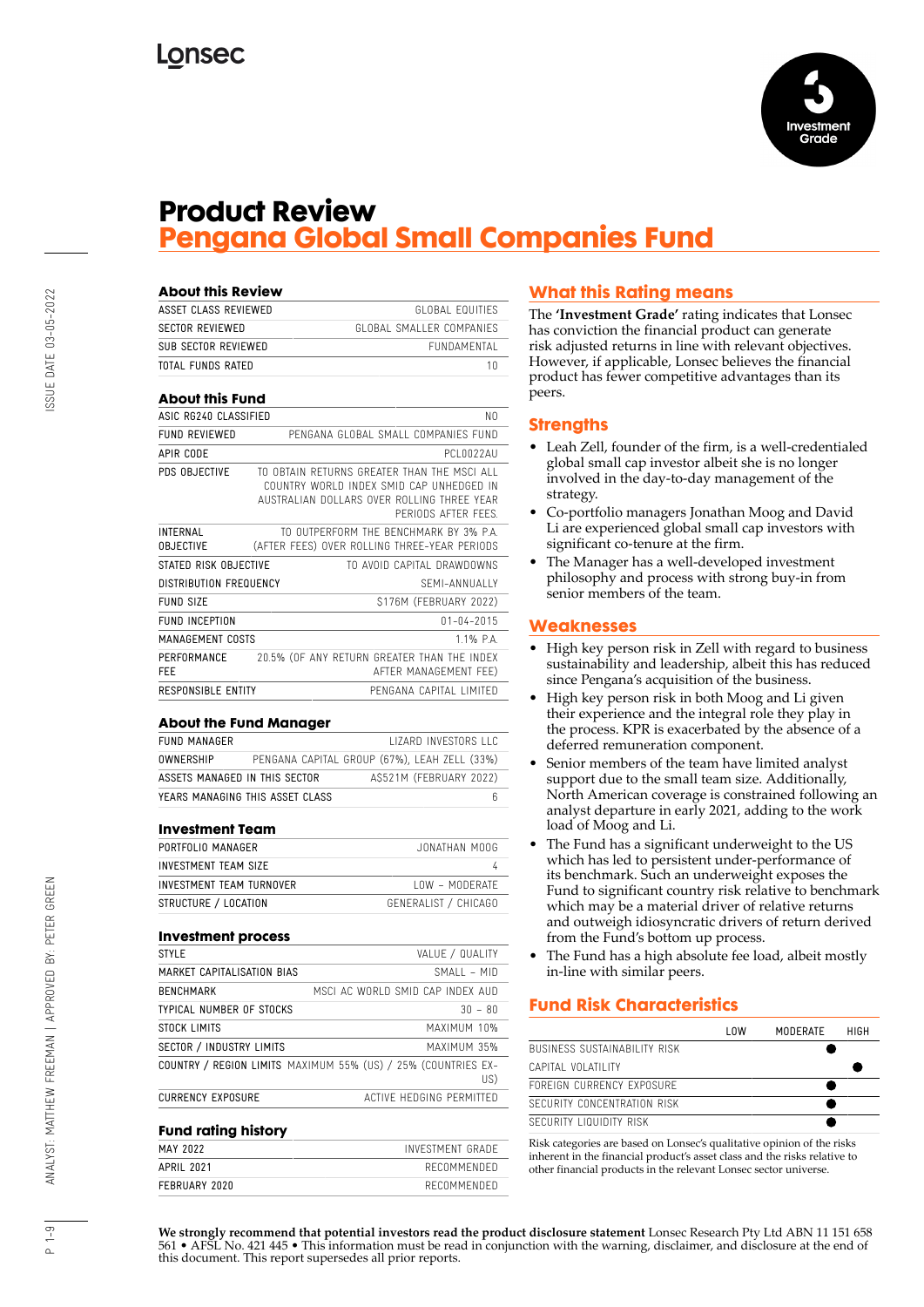# **Pengana Global Small Companies Fund**

### **BIOmetrics**

| <b>Aggregated risks</b> |  |              |     |  |
|-------------------------|--|--------------|-----|--|
|                         |  | $\mathbf{R}$ | - 5 |  |
| STD RISK MFASURF        |  |              |     |  |

A Standard Risk Measure score of 6 equates to a Risk Label of 'High' and an estimated number of negative annual returns over any 20 year period of 4 to less than 6. This is a measure of expected frequency (not magnitude) of capital losses, calculated in accordance with ASFA/FSC guidelines

|                              | L <sub>0</sub> W | <b>MODERATE</b> | <b>HIGH</b> |
|------------------------------|------------------|-----------------|-------------|
| RISK TO INCOME               |                  |                 |             |
| <b>Features and benefits</b> |                  |                 |             |
|                              | L <sub>0</sub> W | <b>MODERATE</b> | HIGH        |
| COMPLEXITY                   |                  |                 |             |
| <b>FSG</b>                   |                  |                 |             |
| Fee profile                  |                  |                 |             |
|                              | L <sub>0</sub> W | <b>MODERATE</b> | HIGH        |
| FFFS VS. UNIVERSE            |                  |                 |             |
| FFFS VS. ASSET CLASS         |                  |                 |             |
| FFFS VS. SUB-SECTOR          |                  |                 |             |

Fee BIOmetrics are a function of expected total fee as a percentage of expected total return.

### **What is this Fund?**

- The Pengana Global Small Companies Fund (the 'Fund') is an actively managed, long only global equities product that focuses on small and mid-cap companies, targeting a median portfolio market capitalisation of less than US\$3bn. The strategy is value-oriented and seeks quality businesses that can create significant value at compelling prices by applying bottom-up, fundamental analysis. The Fund aims to outperform the MSCI All Country World Index SMID Cap unhedged in Australian dollars (the 'Index') by 3% over rolling three year periods after fees.
- Pengana Capital Limited ('Pengana'), as Responsible Entity, has appointed Lizard Investors LLC ('Lizard' or the 'Manager') as the underlying investment manager of the Fund.
- The Manager seeks to invest in a range of companies identified as having distinct competitive advantages within their sectors. Further, it aims to invest when these companies are considered a value opportunity due to limited available research, corporate actions, unfavourable investor perception or other special circumstances. The Fund is expected to have a consistent value style bias and has had a long term structural underweight to the US.
- The portfolio is constructed with no regard to a benchmark and is considered to be mildly concentrated, with the Fund holding between 30-80 stocks (49 at February 2022). Stocks are typically held for the longer term and portfolio turnover is expected to be 20-50% p.a. Lonsec notes, however, that turnover over the past 18 months has been elevated and closer to 60-80% p.a.
- The Fund's returns are likely to vary significantly from the benchmark, with 12 month ex post tracking error ranging between 4% and 8%. Cash may at times

be up to 20% of the portfolio; however, typically the Fund will be fully invested with cash below 5%.

- The Fund may have exposure to derivatives where the Manager seeks to opportunistically hedge currency or to gain economic exposure in a more efficient manner. Derivatives are expected to be used sparingly.
- As per the PDS dated 1 April 2022, the fee disclosure for the Fund consists of a management fee of 1.10% p.a. plus an additional estimated performance fee of 0.055% p.a. Lonsec notes that in accordance with the Manager's interpretation of RG97, the performance fee has been disclosed for illustrative purposes only and the PDS acknowledges that the actual performance fee may be above or below this level. The performance fee is calculated as 20.5% of excess return relative to MSCI AC World SMID Cap Index AUD after management fees. Lonsec notes these fees are higher than peers albeit notes the small cap focus and associated capacity constraints.
- During the financial year ended 30 June 2021, the net transaction costs for the Fund were estimated at 0.365%. Net transaction costs are costs incurred in managing the Fund (including explicit and implicit costs of buying and selling assets, the cost of hedging/protection strategies and/or when there are applications or redemptions of fund units by investors) that are not covered by the buy/sell spread. The Fund's buy/sell spread is +0.30%/-0.30% (0.60% round-trip). These costs are reflected in the unit price of the Fund and are borne by investors, but they are not paid to the Responsible Entity or the Manager. Please refer to the Fund's PDS for further details.

### **Using this Fund**

**This is General Advice only and should be read in conjunction with the Disclaimer, Disclosure and Warning on the final page.**

- Lonsec notes that the Manager has produced a Target Market Determination ('TMD'), which forms part of the Responsible Entity's Design and Distribution Obligations ('DDO') for the Fund. Lonsec has collected the TMD that has been provided by the Manager and notes that this should be referred to for further details on the Target Market Summary, Description of Target Market and Review Triggers.
- The Fund provides investors exposure to global equity stock markets (small-and-mid cap companies) through a bottom up, value style driven process. Accordingly the Fund may experience both positive and negative, at times sharp, movements in the value of capital invested. Notably, small-and-mid cap companies, due to their nature, tend to be less liquid and more volatile than their large-cap peers. Lonsec recommends a minimum investment timeframe of five-to-seven years. The Fund should be used within the growth component of a diversified portfolio.
- Lonsec believes smaller companies' products should be used to complement, rather than replace, large-cap global equity exposures. Investors should be mindful of the relative risk of small-to-mid cap products and limit allocation to the sector accordingly.
- The Fund is managed in a mildly concentrated manner, employing a 'value' style and should be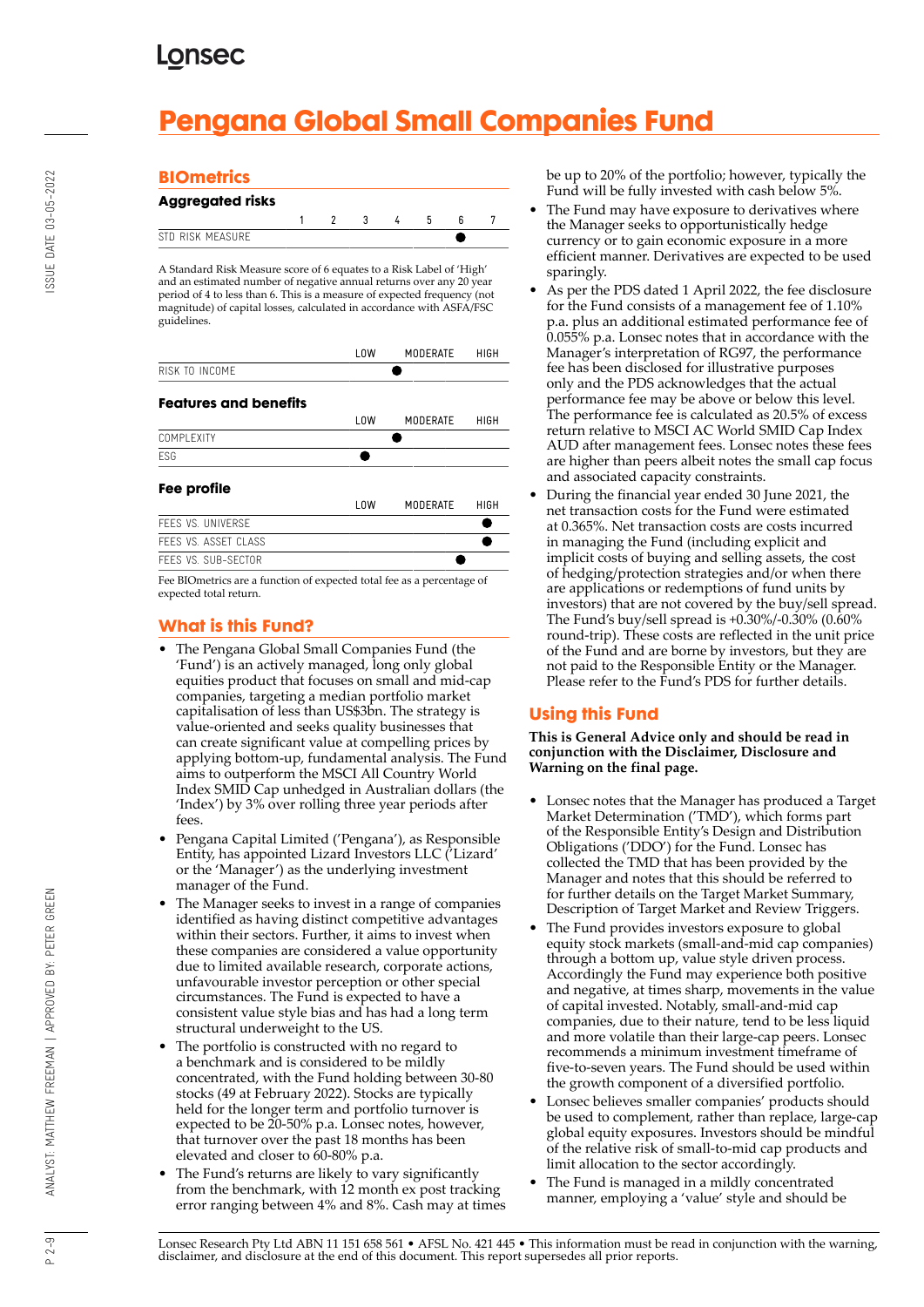# **Pengana Global Small Companies Fund**

used within the growth component of an investor's balanced portfolio. The Manager is expected to build a portfolio that may vary from the benchmark (e.g. concentration and/or sector or regional exposures). Lonsec considers the Fund suitable for blending with other global equity strategies including large caps, style-biased, long/short or absolute return products.

#### **Suggested Lonsec risk profile suitability**

|  |  | SECURE DEFENSIVE CONSERVATIVE BALANCED. GROWTH HIGH GROWTH |
|--|--|------------------------------------------------------------|
|  |  |                                                            |

For guidance on appropriate asset allocations and risk profiles, refer to the latest Lonsec Strategic Asset Allocation Review and Risk Profile Definitions on our website.

### **Changes Since Previous Lonsec Review**

- Lonsec has not been advised of any changes to the investment process since the previous review.
- The Fund reduced the base management fee to 1.10% p.a. effective from 1 April 2022.

### **Lonsec Opinion of this Fund**

#### **People and resources**

- As Founder and Chairperson, Leah Zell oversees the general direction of the firm. Lonsec believes Zell is well-qualified to lead the firm now that she has stepped away from investing. She has significant small companies experience and now also has additional support from Pengana.
- The Fund is managed by CIO and Portfolio Manager Jonathon Moog, with support from Head of Research and Portfolio Manager David Li. Moog is responsible for portfolio construction decisions, and Moog and Li are the drivers of idea generation at the firm. Moog is viewed by Lonsec as the guardian of the investment process – setting the agenda for the weekly investment meetings and managing the analyst team. Lonsec considers Moog and Li to be experienced investment professionals, having partnered with Zell at Lizard since 2008. Lonsec views the long co-tenure of the three senior members as a strength of the offering.
- The team operates as generalists, although Lonsec notes complementary investment backgrounds among the individual team members. For instance, while Zell has covered small caps globally, she made her name managing international strategies and prior to the launch of the Fund, the team was primarily focused on international small companies. On the other hand, Li and Moog bring greater prior experience in US equities, and industry-specific knowledge. The blend of experience is regarded as important for this broad-based global strategy. Lonsec notes that Zell has no formal stock coverage. This leaves Moog, Li and the Research Analysts responsible for primary research.
- While the Manager has made efforts to expand the analyst team, this remains an ongoing process following the departure of a Senior Analyst (Kevin McQuarrie) in February 2021, who is still yet to be replaced. Lonsec considers the slow recruitment process to be a weakness given the team's experience continues to be heavily skewed to Moog and Li. The team's workload is also considered by Lonsec to be heavy and concentrated in Moog and Li, with

support provided from the Research Analysts Tam Phan and Michael Ryan. The analytical support for the senior members will continue to be a focus of future reviews.

- The team is centrally located in Chicago, which Lonsec considers positive for the firm's culture and communication. The Manager has also highlighted the benefits of the location for company meetings, with a significant number of small-cap companies travelling through the city each week. Pleasingly, the Manager has noted good access to companies despite their moderate levels of FUM.
- Lonsec considers key person risk to be high with the senior members given the small size of the team and individual's regional and industry skills. From an investment team and process point of view, key person risk lies with Moog and Li given the final portfolio decisions are made by Moog, with Li being integral to idea generation. From a broader business perspective, key person risk lies with Zell who has long and deep relationships with the firm's investors. Although Zell is not involved in the day to day of the investment process, Lonsec considers that Lizard's business would be vulnerable if Zell were to depart for any reason, given she is synonymous with the firm.
- In terms of alignment, Zell is the Founder and original owner of the firm and, pleasingly under the revised ownership structure, has retained 33% equity ownership in the firm. Moog and Li both have a profit sharing arrangement, which provides reasonable ties to business and performance outcomes. While this is designed to help mitigate the risk of departures, Lonsec notes that there is no deferred remuneration component for either of Moog or Li. Additionally, the current REM structure is considered by Lonsec to not strengthen alignment as much as the senior investors' prior equity ownership in the firm.
- Remuneration comprises a base salary and discretionary bonus that is tied to the performance of the Fund and business. Lonsec considers the alignment of interests between senior members and end investors to be good but scope for improvement including co-investment and a component of deferred remuneration.
- It remains early to assess the impact of Pengana's acquisition on Lizard, which occurred in January 2020. To date, the two firms have demonstrated a good business relationship. Furthermore, Pengana has a successful track record of creating long term partnerships with investment teams and is also committed to providing Lizard with working capital to grow the firm. Lonsec will continue to monitor for any impact in future reviews.

#### **Research and portfolio construction**

• Lonsec believes the Manager has a robust philosophy that revolves around identifying high-quality businesses, where the team believes it has a clear understanding of the source of their competitive advantage and investing in these businesses when they are out-of-favour or overlooked. Overall, Lonsec views the Manager's philosophy positively and believes it is well-entrenched among senior members of the team.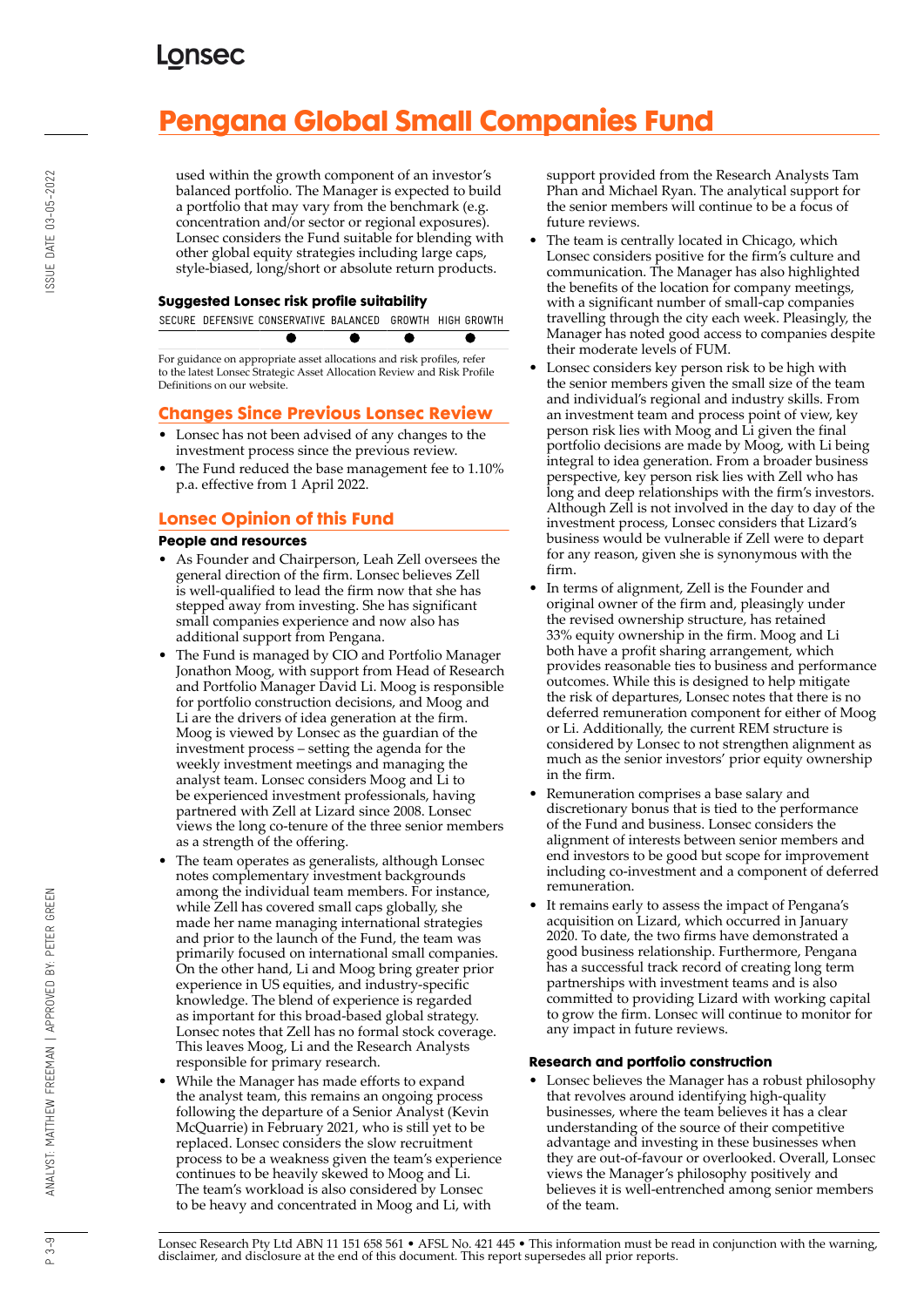# **Pengana Global Small Companies Fund**

- Lonsec is mindful that the Manager was founded as a non-US only investor and, notably, with a flexible long/short approach. The global strategy underpinning this Fund was initially incubated internally (since terminated) and outside of this Pengana product, the Manager has no further plans to distribute the capability. Nonetheless, Lonsec notes the Fund has garnered a healthy level of assets since its launch, which has helped cement the capability. The Manager maintains that it is not an asset gatherer and is seeking to benefit its clients by capping its funds under management at appropriate levels, which Lonsec views positively from a capacity management stand-point.
- The Manager has highlighted only a single process is applied at the firm. Lonsec has noted that the investment process to date has resulted in a high degree of commonality between the two strategies, with the global strategy maintaining a moderate exposure to North America at the time of this review, by way of a 10.3% allocation to Canada (+7.5% relative to benchmark) and a large benchmark relative underweight to the US  $(11.5\% \text{ vs } 51.9\%),$ with this underweight consistent over time. The Manager notes that the US underweight is based on valuation and while Lonsec notes that this has been beneficial in the context of the team's resourcing and workflow, there is a risk that relative performance will be largely driven by country tilts as opposed to stock specific factors.
- Furthermore, given the ongoing recruitment process since the last departure of a senior analyst in early 2021, adequate analyst coverage for the US market is constrained, albeit currently covered by Moog and Li. While noting recent improvements in the performance of the Fund's North America exposure, Lonsec believes uncertainty exists around the Manager's commitment to the US region, weighing on conviction given the large representation of the US market in the Fund's investment universe.
- The Fund has a flexible mandate and is permitted to invest in some mid-cap stocks. Lonsec highlights that this is different to most SMID peers who have market cap limits on individual stocks and who only hold mid-cap stocks that have gained this status via price appreciation. Lonsec views the purchase of mid-cap stocks to be outside the realm of the Fund's small cap mandate, however, is sympathetic to the logic and acknowledges the median portfolio market capitalisation has remained between US\$2bn and US\$5bn through time which is consistent with the Managers target of less than US\$3bn. Lonsec will continue to monitor the Manager's market cap discipline in future reviews.
- Lonsec considers the Manager's research and due diligence on companies to be disciplined and sufficiently detailed. The Manager's long term focus allows the team to be patient with investment ideas. Lonsec also believes the Manager is pragmatic about the number of opportunities it covers. The firm has strict investment criteria that an opportunity must meet relating to its business model, balance sheet, management, corporate governance and valuation before it is a potential buy. Lonsec is mindful that having a long holding period may lead to a soft sell discipline by providing companies further

opportunities to perform following an earnings downgrade. Lonsec is of the view that a strong sell discipline is an important driver of outperformance.

- Ongoing research discussions ensure the team's research efforts are focused on appropriate investment ideas. At any point in time, the team is conducting due diligence on an active pipeline of 15 companies and actively maintaining a watchlist of around 300-400 stocks. The senior members of Moog and Li determine which companies are selected for further research. Internally-derived research consumes a significant part of the team's efforts, with external experts used at times to gain further insight into different industries or regions. Despite the small team, the Manager uses its finite analyst time efficiently with a focus on where value can best be added. While having a positive view on such a targeted approach, Lonsec considers additional resourcing could provide additional breadth to the process.
- A quantitative model, including scenario modelling of base and bear cases, and qualitative review of a company forms the basis for the team's formal recommendation. The Manager has a 'devil's advocate' element to the process in an effort to challenge the investment thesis of new and existing stocks. Lonsec views this element positively, particularly given the Manager's longer holding period than many small cap peers. Lonsec also considers this element of the process to promote greater scrutiny, while creating greater ownership of the portfolio among the team.
- Lonsec notes that portfolio construction is the responsibility of Moog who monitors top-down risks and macroeconomic issues, which he discusses with other team members, while Li focuses on idea generation. The Fund is typically managed in a mildly concentrated fashion, that Lonsec considers to be reflective of the Manager's high conviction investment philosophy. Lonsec views the level of conviction within the Fund positively and as a key point of difference from many peers. Lonsec also has a favourable view of the Fund having a single point of accountability in Moog.
- In terms of sell discipline, the Manager will sell a stock when it reaches its target valuation or the investment thesis becomes invalidated. Lonsec has previously noted concerns with the Managers sell discipline, however, since then the Manager has implemented the 'devil's advocate' element with ongoing efforts to challenge the investment thesis of longer term stock holdings. Pleasingly, Lonsec has observed early signs of improvements in the Manager's sell discipline and also notes increased portfolio turnover which over the 12 months to March 2022 was 63%. Lonsec will continue to test the Manager's sell discipline in future reviews.

#### **ESG integration**

- The Manager has indicated a commitment to ESG to Lonsec, however there is no evidence in their public positioning. There is a limited policy framework to support the ESG approach. Overall Lonsec views the strength of this commitment to be significantly behind peers in this sector.
- The Manager does not provide any details on their proxy voting policy or voting outcomes. This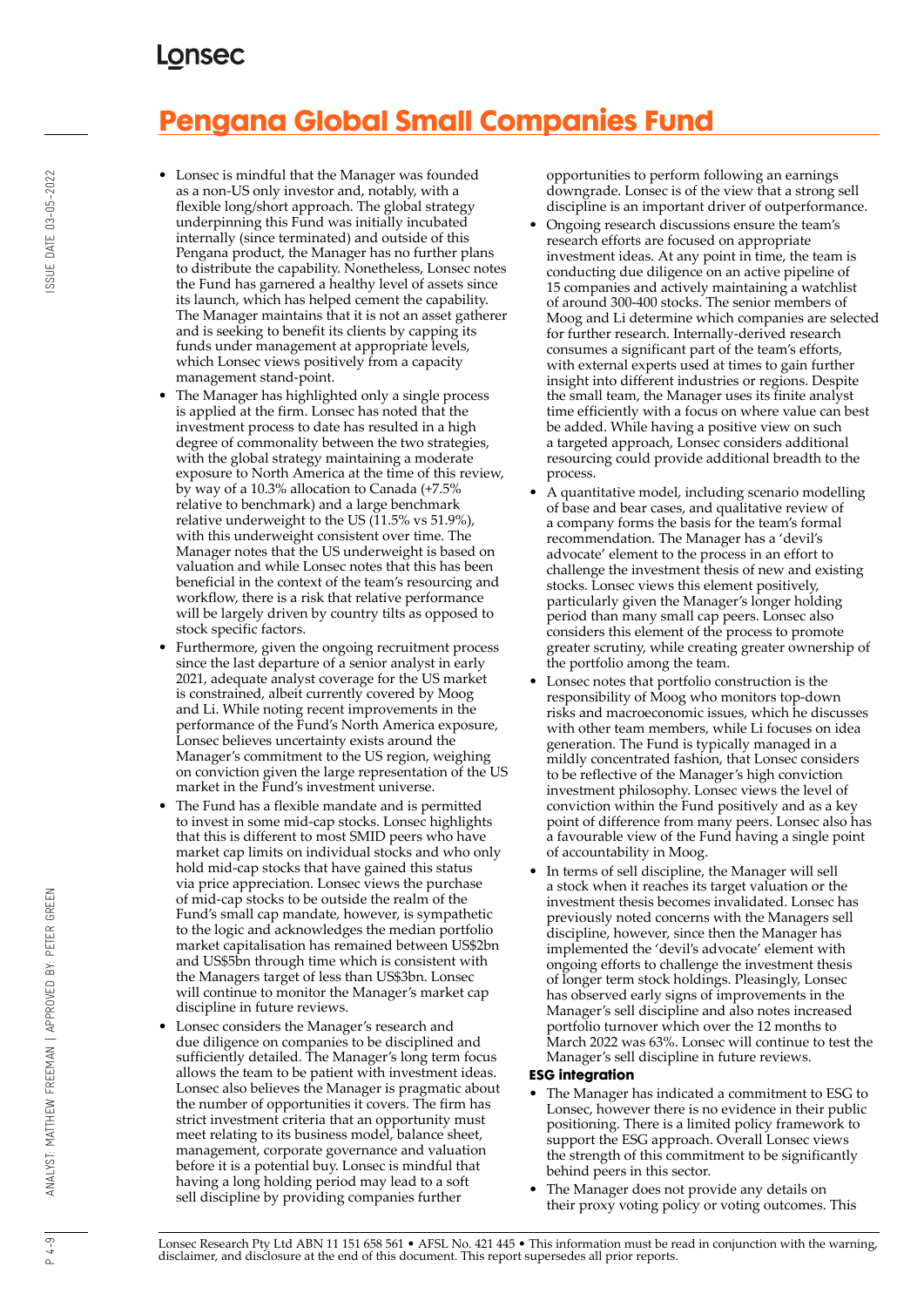# **Pengana Global Small Companies Fund**

contrasts with industry norms. The Manager does not provide any details on engagement policy or engagement outcomes. There is little evidence of ESG integration within the research elements of the investment process when benchmarked to industry peers. Some elements of ESG are visible within the valuation processes with light integration within the portfolio monitoring process. Overall ESG integration within the investment process is extremely light when compared to peers.

• The lead PM demonstrates strong engagement on a broad range of ESG issues and the Manager can demonstrate clear ESG based engagement outcomes. While the manager is sourcing data for reporting purposes there is no observable approach to the structured use of ESG data within their investment process. On a peer relative basis, Lonsec considers the overall level of ESG integration within this Fund to be Low.

#### **Risk management**

- The Fund is constructed with no regard to the Benchmark and has only broad absolute limits. Tracking Error is not targeted and risk is predominantly managed in an absolute sense during the bottom-up stock analysis. Ultimately, the Manager seeks to construct a portfolio that comprises 30-80 investment ideas. Furthermore, top-down risks, including industry, regional and currency risks, are assessed as they affect each individual stock. Relative risk at whole of portfolio level, is an outcome of the bottom up process and may position the Fund to have meaningful factor biases as a result.
- The Manager is not reliant on quantitative systems to monitor the biases or relative risks in the overall portfolio. The implementation of the investment management and portfolio administration system Integrata has, however, allowed for greater risk monitoring and analysis. Lonsec considers risk management constraints to be appropriate given the philosophy of the Fund. Furthermore, the Manager monitors the liquidity profile of the portfolio, which Lonsec considers important for small cap portfolios.
- Additionally, Pengana's risk management team, which is led by CIO Nick Griffiths, prepares a monthly risk report for the Fund. This includes risk contributions, liquidity risk analysis, style exposure analysis, stress testing and trading activity. Pengana discusses the risk report with Moog at least on a bimonthly basis. Lonsec is pleased risk reporting is conducted separate to the investment team.

#### **Capacity management**

• The strategy's FUM has increased to A\$176m (as at February 2022) since last review, which included net inflows of A\$40m. The Manager has estimated capacity for the strategy of US\$500m. Lonsec believes the strategy has significant room to grow before capacity becomes a limiting factor to performance for this historically relatively low turnover strategy, noting increased turnover of late. At present, Lonsec does not have any capacity concerns.

#### **Performance**

**Investors should note that the Fund uses the MSCI AC World SMID Cap Index AUD as its benchmark, while the following commentary and Quantitative Performance Analysis at the back of this report refer to the MSCI World Small Cap NR Index AUD.**

- The Fund has not met its investment objective based on the MSCI World Small Cap NR Index AUD (the 'Benchmark). Over the three years to February 2022, the Fund returned 7.8% p.a. (after fees), underperforming the Benchmark by 2.6% p.a. Over the one year to February 2022, the Fund's return was -3.0% to underperform the Benchmark by 9.8% (after fees).
- The Fund's performance based on its own benchmark has also been disappointing. Over the three years to February 2022, the Fund returned 7.8% p.a. (after fees), underperforming the benchmark by 2.8% p.a. Over the one year to February 2022, the Fund's return was -3.0% to underperform the benchmark by 12.4% (after fees).
- Lonsec notes the Fund's disappointing relative performance over the three-year period to February 2022 was impacted by the Manager's value investment style over a period which favoured growth investing. Additionally, performance was impacted by the Fund's underweight to the stronger performing US market where the Manager has determined there to be a lack of appropriate value opportunities.

#### **Overall**

- Lonsec has downgraded the Fund's rating to **'Investment Grade'** following its most recent review. Lonsec believes the Manager exhibits a robust investment philosophy, lead by co-Portfolio Managers Jonathan Moog and David Li who are experienced global small cap investors with high co-tenure at the firm. However, Lonsec is mindful of the limited analyst support they have. Also, the Manager's commitment to adequate coverage of the core US small cap segment of its investment universe is less clear, with the US being a significant region for small cap investing. The US has also been a large source of poor relative performance for the Fund.
- While positive on process changes to address sell discipline post issues experienced in the past, Lonsec notes a material increase in portfolio turnover which will be a focus in future reviews.

#### **People and Resources**

#### **Corporate overview**

Pengana Capital Limited, as Responsible Entity, has appointed Lizard Investors LLC ('Lizard') as the underlying investment manager of the Fund.

Lizard is an investment manager specialising in valueoriented international small and mid-cap companies. The firm was founded by Leah Zell in 2008 and is headquartered in Chicago, USA. As at February 2022, Lizard had A\$521m in FUM.

Pengana is an Australian diversified funds management group. Founded in 2003 and headquartered in Sydney, Pengana manages over \$3.7bn (as at February 2022) across a range of Australian and International strategies. Pengana is owned by its directors and staff, with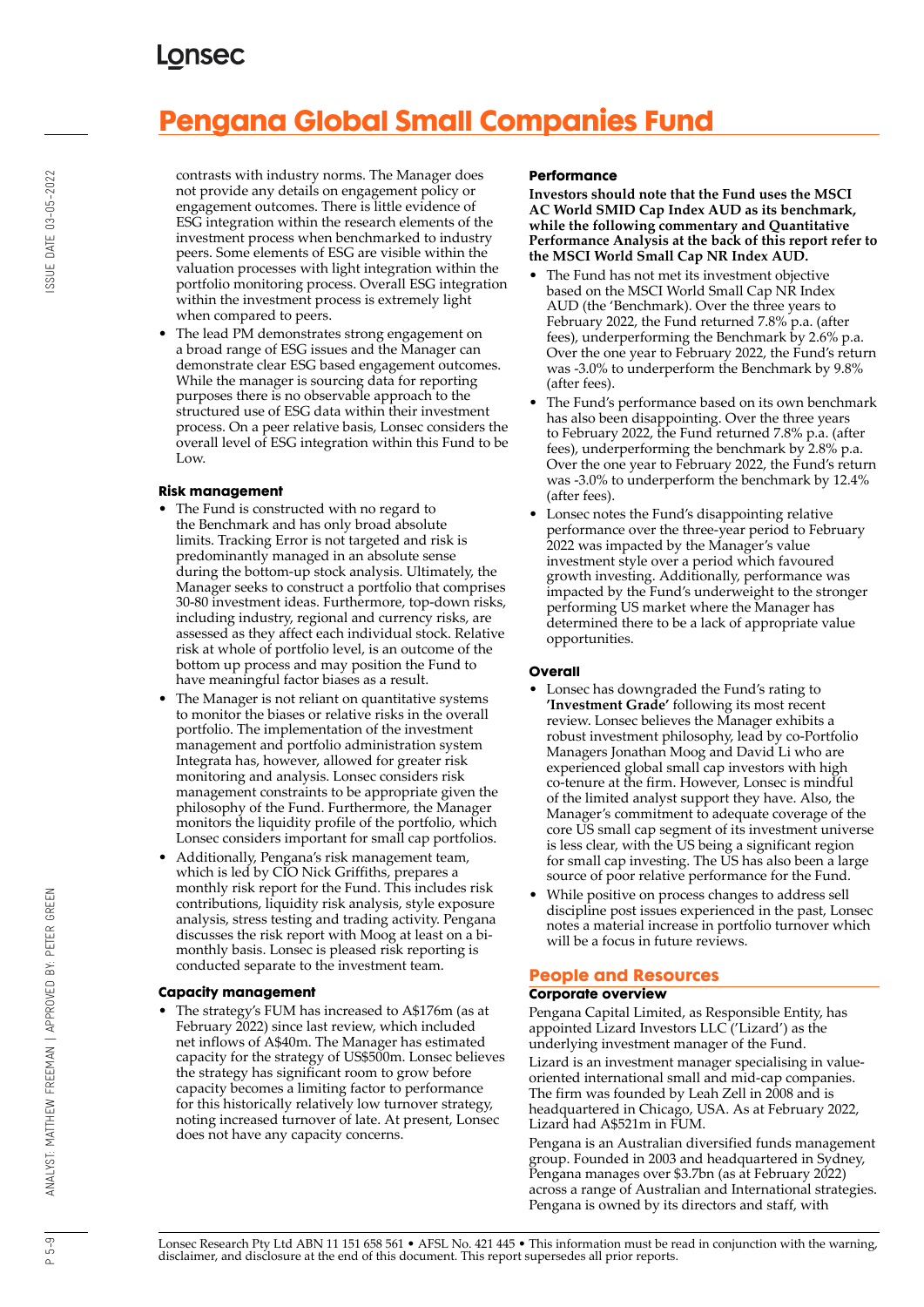# **Pengana Global Small Companies Fund**

Washington H. Soul Pattinson and Co Limited holding a minority stake.

Pengana has a 67% equity ownership in Lizard, with Zell owning the remaining 33% equity.

#### **Size and experience**

| <b>NAME</b>   | POSITION                                | <b>EXPERIENCE</b><br>INDUSTRY /<br><b>FIRM</b> |
|---------------|-----------------------------------------|------------------------------------------------|
| I FAH 7FI I   | FOUNDER /<br>CHAIRPFRSON                | 41 / 11                                        |
| JONATHAN MOOG | CIO / PORTFOLIO<br>MANAGER              | 20/11                                          |
| DAVID I I     | HEAD OF RESEARCH /<br>PORTEOLIO MANAGER | 18 / 11                                        |
| MICHAEL RYAN  | RESEARCH ANALYST                        | 7/5                                            |
| TAM PHAN      | RESEARCH ANALYST                        | 10/3                                           |

The team comprises four investment professionals, with two Portfolio Managers (including one as Head of Research) and two Research Analysts.

The firm is led by Founder and Chairperson Leah Zell. Zell has significant experience investing in small and mid-cap companies with a speciality for international stocks, albeit she is no longer involved in the dayto-day management of the strategy and her role is dedicated to the strategic management of the firm. Prior to establishing Lizard in 2008, Zell built her reputation at Wanger Asset Management between 1992-2005, where she served as Head of the International Equities Team, Lead Portfolio Manager of the Acorn International Fund and Portfolio Manager of the Wanger European Smaller Companies Fund. Zell was a Global Equity Analyst at Harris Associates between 1984-1992, and began her career at Lehman Brothers in 1979.

The Fund is managed by CIO and Portfolio Manager Jonathan Moog. Moog joined in 2008 shortly after Lizard was founded. Moog has 20 years of investment experience across several firms including as Senior Research Analyst at Brightpoint Capital, Private Equity Consultant at Investor Group Services, and Equity Research Associate at Loomis Sayles. Moog's experience has been predominantly related to research on  $\overline{U}S$ companies, specifically within the business services, restaurants, retail, media and industrials sectors.

Head of Research and Portfolio Manager David Li joined when Lizard was founded. Zell met Li in 2008 when he was working at Amici Capital, a Long/ Short Equities manager. Li has 17 years of investment experience primarily researching US companies, as well as those based in China, Korea and Taiwan. Li previously specialised in the technology, media and telecommunications (TMT), industrials, and business services sectors.

#### **Team structure**

The team are considered generalists by coverage. At the senior level, the team has some industry and geographical expertise, and coverage is split by areas of competency. Research Analysts supports the senior members and assist with data work, including analysing financial statements and some modelling.

The Portfolio Managers and Research Analysts are responsible for primary research including company meetings, while Zell does not have any specific stock responsibilities.

#### **Remuneration**

The team receive a salary and bonus that is closely tied to the performance of the Fund.

Moog and Li, as senior members of the team share 50.1% of the profits derived from the global small-caps strategies managed.

#### **Research Approach**

| <b>Overview</b>                  |                                                                                                |                        |
|----------------------------------|------------------------------------------------------------------------------------------------|------------------------|
| RESEARCH PHILOSOPHY              |                                                                                                | FUNDAMENTAL, BOTTOM-UP |
| TARGET<br>COMPANY                | QUALITY BUSINESSES THAT ARE MISPRICED,<br>OVERLOOKED AND OUT-OF-FAVOUR                         |                        |
| MINIMUM MARKET<br>CAPITALISATION | NO MINIMUM - TARGET MEDIAN PORTEOLIO<br>MARKET CAP OF LESS THAN US\$3BN                        |                        |
|                                  | NUMBER OF STOCKS IN MANAGER'S UNIVERSE                                                         | 50,000                 |
|                                  | NUMBER OF STOCKS FULLY MODELLED/RESEARCHED                                                     | $100 - 125$            |
| <b>RESEARCH</b><br><b>INPUTS</b> | COMPANY REPORTS AND STATEMENTS; MEETINGS WITH<br>MANAGEMENT, CUSTOMERS, SUPPLIERS, COMPETITORS | AND INDUSTRY EXPERTS   |
| <b>BROKER RESEARCH</b>           |                                                                                                | MINOR CONSIDERATION    |
| VALUATION<br><b>OVERVIEW</b>     | FREE CASH FLOW MULTIPLE, PRICE/EARNINGS, EV/                                                   | EBIT, EV/EBITDA        |

#### **Universe filtering**

The investment universe of small and mid-cap companies comprises around 50,000 stocks. The universe is initially filtered using five criteria – sustainable business model, strong balance sheet, disciplined management, strong corporate governance and compelling valuation. The filtered universe is compiled by the three senior members in a qualitative manner using the criteria, which forms a watchlist of around 300-400 stocks that the team considers warrant further research.

Additionally, investment ideas may come from price dislocations created by short term or misunderstood situations. This process is led by Li, however, any member of the team can contribute to idea generation. Potential opportunities are directed by senior members based on experience and resourcing.

#### **Research process**

The majority of the team's effort is devoted to company research. Research includes analysing financial statements (balance sheets and cash flow) and meeting with management, as well as customers, suppliers, competitors and industry experts. The team assesses a company's investment thesis, downside protection, track record of management, business ownership, and its key drivers and risks. External sources are used at times such as industry or regional-specific consultants. The Manager may also consider sell-side research for contrarian signals. The team spends around 25% of their time travelling, which is organised around specific company meetings. Notably, many meetings are also conducted in the US as companies travel through the Manager's Chicago office.

#### **Valuation**

The Manager's valuation approach is based on a company's long term cash flow generation, and must have the potential to generate 20% annualised returns over a three to five-year timeframe. Valuation is predominately based on a company's free cash flow, however, other metrics such as price/earnings and EBITDA are also considered. Standardised models are

ANALYST: MATTHEW FREEMAN | APPROVED BY: PETER GREEN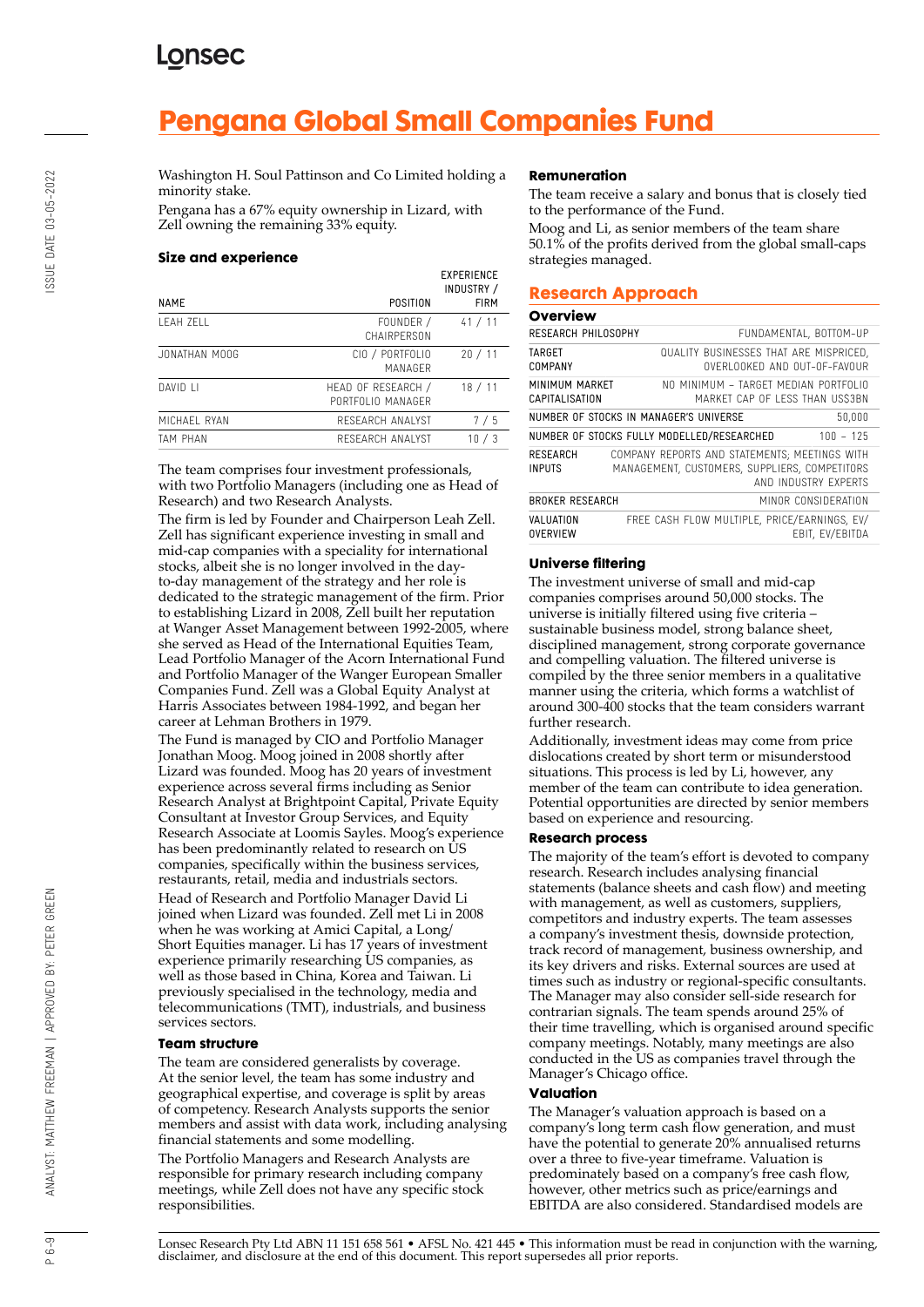## **LONSEC**

# **Pengana Global Small Companies Fund**

used and presented to the team, including historical and future performance under multiple scenarios.

### **Portfolio Construction**

#### **Overview**

| <b>FUND BENCHMARK</b>                 | MSCI AC WORLD SMID CAP INDEX AUD                                                          |
|---------------------------------------|-------------------------------------------------------------------------------------------|
| <b>EMERGING MARKETS PERMITTED</b>     | YFS                                                                                       |
| INTERNAL RETURN<br><b>OBJECTIVE</b>   | TO OUTPFRFORM THE BENCHMARK BY 3% P.A.<br>(AFTER FEES) OVER ROLLING THREE-YEAR<br>PERIODS |
| INTERNAL RISK OBJECTIVE               | TO AVOID CAPITAL DRAWDOWNS                                                                |
| PORTFOLIO MANAGEMENT APPROACH         | BENCHMARK AGNOSTIC                                                                        |
| <b>INVESTMENT STYLE</b>               | VALUE / QUALITY                                                                           |
| PORTFOLIO DECISION<br>MAKING          | CO-PORTFOLIO MANAGERS (UNANIMOUS<br>CONSENT NOT REQUIRED)                                 |
| STOCK SELECTION                       | BOTTOM-UP                                                                                 |
| TOP-DOWN INFLUENCE                    | MINOR CONSIDERATION                                                                       |
| MARKET CAPITALISATION BIAS            | SMAII – MID                                                                               |
| TYPICAL NUMBER OF HOLDINGS            | $30 - 80$                                                                                 |
| EXPECTED PORTFOLIO TURNOVER           | $20 - 50\%$ P.A.                                                                          |
| OBSERVED ACTIVE SHARE                 | 96.75% (FEBRUARY 2022)                                                                    |
| PORTFOLIO EXPOSURE IN TOP 10 HOLDINGS | 37.15% (FEBRUARY<br>2022)                                                                 |

#### **Decision making**

Moog has ultimate responsibility for decision making for the final portfolio. The Fund is constructed in a concentrated, high conviction manner, with position sizes ranging between 1.5-5% and a maximum stock weight of 10%. Position sizes are based on the team's conviction in the stock, its perceived risk and liquidity.

#### **Buy and sell drivers**

A stock is a buy candidate if it meets the Manager's stock selection criteria and its valuation is perceived to be compelling.

A stock will be sold if it reaches its target valuation or the investment thesis becomes invalidated. Where a company continues to exhibit price control or monopolistic qualities, and the team believes it can continue to compound in value, fair value is less important and the Manager may continue holding the stock.

#### **Risk Management**

| <b>Risk limits</b>                                            |             |
|---------------------------------------------------------------|-------------|
| SEPARATE INVESTMENT RISK MONITORING                           | <b>YFS</b>  |
| STOCK LIMITS                                                  | MAXIMUM 10% |
| <b>SECTOR / INDUSTRY LIMITS</b>                               | MAXIMUM 35% |
| COUNTRY / REGION LIMITS MAXIMUM 55% (US) / 25% (COUNTRIES EX- | US)         |
| CASH LIMIT                                                    | MAXIMUM 20% |

The Fund is managed in a benchmark agnostic manner. Broad absolute limits apply on individual stocks, sector and country exposures, and cash holdings.

#### **Risk monitoring**

The Manager's investment management and portfolio administration system Integrata allows for real-time risk factor analysis and reporting. The system also allows for stress testing and scenario analysis, and provides profit and loss monitoring of the portfolio.

Separately, investment risk monitoring is conducted by Pengana, which is managed after the fact and not a pretrade check.

#### **Currency management**

The Manager has the ability to use exchange-traded derivatives to opportunistically hedge the portfolio's currency exposure. However, the Manager has advised currency hedging will be used sparingly.

#### **Risks**

**An investment in the Fund carries a number of standard investment risks associated with domestic and international investment markets. These include economic, political, legal, tax and regulatory risks. These and other risks are outlined in the PDS and should be read in full and understood by investors. Lonsec considers major risks to be:**

#### **Currency risk**

The Fund invests predominantly in assets that are denominated in non-AUD currencies. A rise in the relative value of the AUD with respect to the currencies in which the assets are denominated will negatively impact the market value of the assets (and vice versa) from an Australian investor's perspective.

#### **Market risk**

Companies with a smaller market capitalisation generally have greater market risk (i.e. beta). Accordingly, investors should be mindful of the potential for sharper movements in market price of these investments.

#### **Liquidity risk**

In some cases, global equities may present low liquidity in particular regions relative to deep markets such as the U.S. Small caps may display low liquidity due to lower volume and fewer market participants relative to large caps.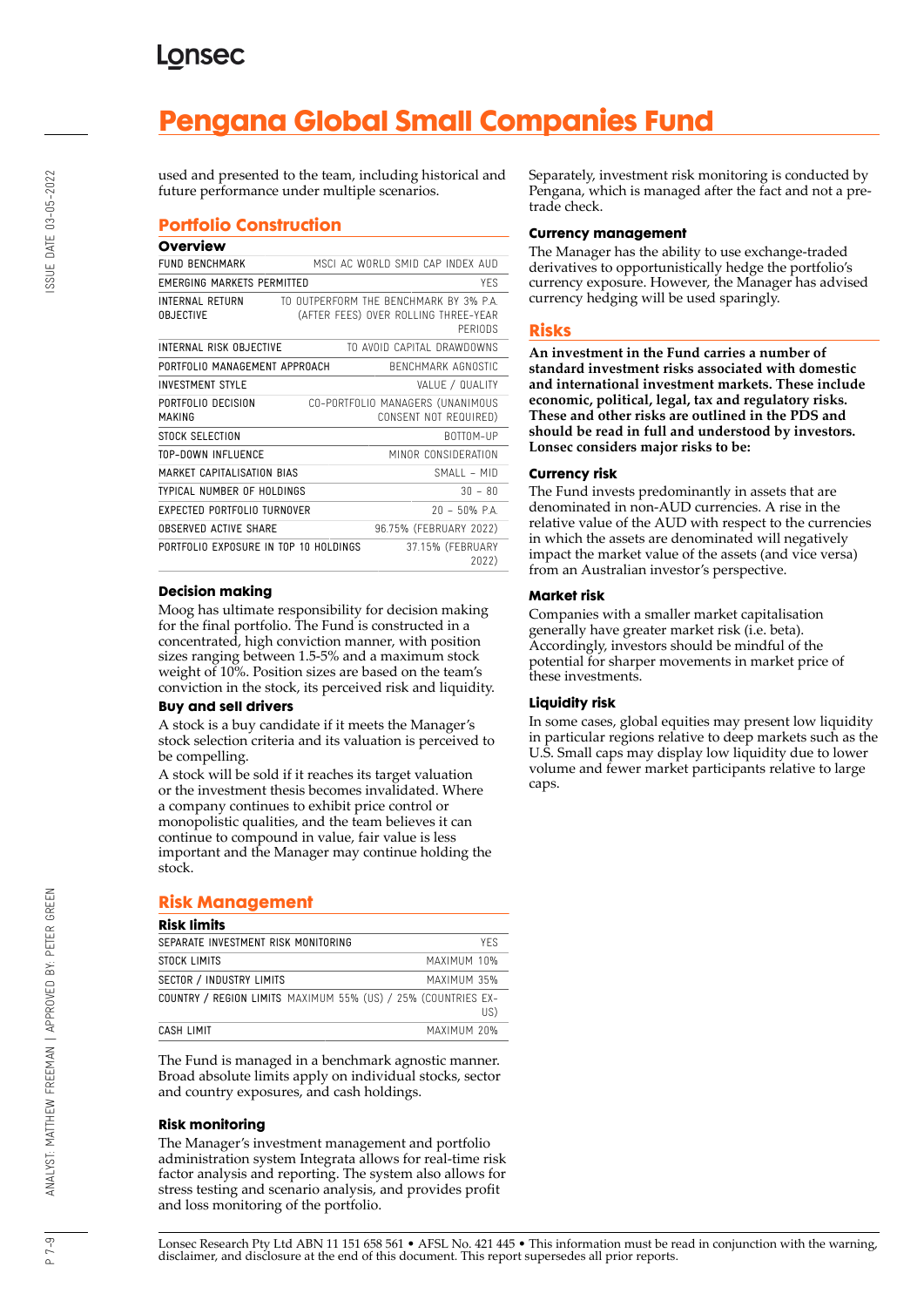# **Pengana Global Small Companies Fund**

### **Quantitative Performance Analysis - annualised after-fee % returns (at 28-2-2022)**

#### **Performance metrics**

| . YN SITTINISY MITHY        |             |             |             |             |             |             |             |             |
|-----------------------------|-------------|-------------|-------------|-------------|-------------|-------------|-------------|-------------|
|                             | 1 YR        |             | 2 YR        |             | 3 YR        |             | 5 YR        |             |
|                             | <b>FUND</b> | PFFR MEDIAN | <b>FUND</b> | PFFR MFDIAN | <b>FUND</b> | PFFR MFDIAN | <b>FUND</b> | PFFR MFDIAN |
| PERFORMANCE (% PA)          | $-2.98$     | 4.58        | 6.10        | 11.49       | 7.81        | 11.82       | 8.48        |             |
| STANDARD DEVIATION (% PA)   | 13.64       | 15.66       | 18.90       | 17.98       | 16.92       | 16.14       | 14.44       |             |
| EXCESS RETURN (% PA)        | $-9.75$     | $-4.84$     | $-5.78$     | $-0.20$     | $-2.56$     | 1.18        | $-2.47$     |             |
| OUTPERFORMANCE RATIO (% PA) | 33.33       | 50.00       | 41.67       | 52.08       | 47.22       | 50.00       | 50.00       |             |
| WORST DRAWDOWN (%)          | $-17.38$    | $-16.34$    | $-18.09$    | $-17.14$    | $-20.71$    | $-18.52$    | $-20.71$    |             |
| TIME TO RECOVERY (MTHS)     | <b>NR</b>   | <b>NR</b>   | 6.          | <b>NR</b>   | 8           | <b>NR</b>   | 8           |             |
| SHARPE RATIO                | $-0.22$     | 0.29        | 0.32        | 0.63        | 0.43        | 0.71        | 0.51        |             |
| INFORMATION RATIO           | $-1.18$     | $-0.53$     | $-0.78$     | $-0.03$     | $-0.38$     | 0.13        | $-0.33$     |             |
| TRACKING ERROR (% PA)       | 8.27        | 8.59        | 7.42        | 8.53        | 6.80        | 7.82        | 7.50        |             |

PRODUCT: PENGANA GLOBAL SMALL COMPANIES FUND

LONSEC PEER GROUP: GLOBAL EQUITIES - GLOBAL SMALLER COMPANIES - FUNDAMENTAL PRODUCT BENCHMARK: MSCI WORLD SMALL CAP NR INDEX AUD CASH BENCHMARK: BLOOMBERG AUSBOND BANK BILL INDEX AUD

TIME TO RECOVERY: NR - NOT RECOVERED, DASH - NO DRAWDOWN DURING PERIOD

#### **Growth of \$10,000 over five years**



..... MSCI WORLD SMALL CAP NR INDEX AUD





· PENGANA GLOBAL SMALL COMPANIES FUND

MSCI WORLD SMALL CAP NR INDEX AUD

**APEER MEDIAN** 

· PEERS

## **Outperformance consistency**





Lonsec Research Pty Ltd ABN 11 151 658 561 • AFSL No. 421 445 • This information must be read in conjunction with the warning, disclaimer, and disclosure at the end of this document. This report supersedes all prior reports.

 $\sim$